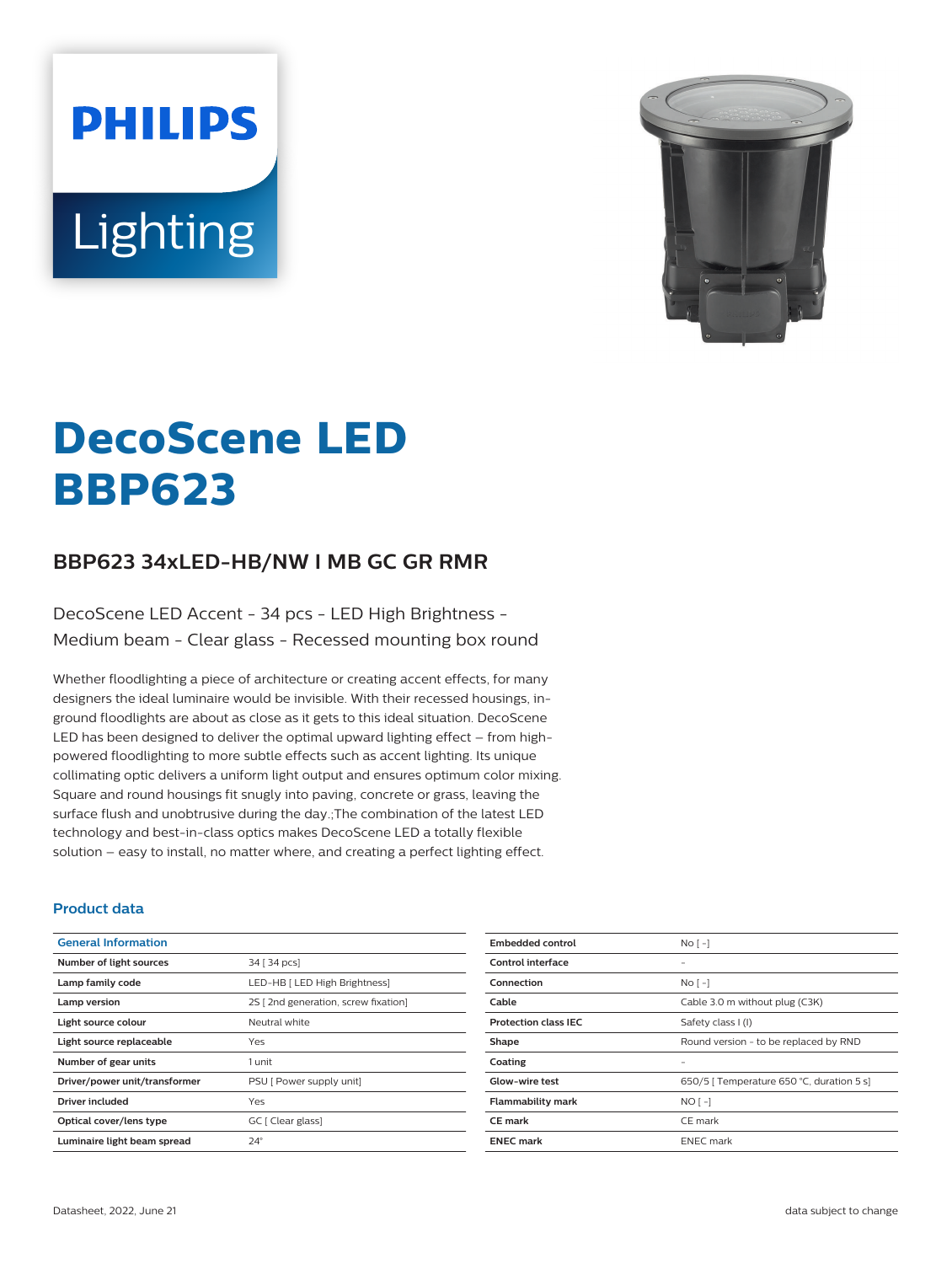## **DecoScene LED BBP623**

| Green flagship mark<br>Green Flagship<br>Lifetime to 70% luminous flux<br>50000 h<br><b>Warranty period</b><br>3 years<br><b>Mechanical accessories</b><br>No [ -]<br><b>Decorative accessories</b><br>No [ -]<br>Optic type outdoor<br>Medium beam<br>Remarks<br>*- According to the Lighting Europe guidance<br>paper 'Evaluating performance of LED based<br>luminaires - January 2018': statistically there is<br>no relevant difference in lumen maintenance<br>between the B50 and, for example, the B10.<br>Therefore, the median useful life (B50) value<br>also represents the B10 value. * At extreme<br>ambient temperatures the luminaire might<br>automatically dim down to protect<br>components<br>Constant light output<br>No<br>Number of products on MCB (16 A type<br>32<br>B)<br><b>EU RoHS compliant</b><br>Yes<br>Light source engine type<br>LED<br>Serviceability class<br>Class A, the luminaire is equipped with<br>serviceable parts (when applicable): LED<br>board, driver, control units, surge-protection<br>device, optics, front cover and mechanical<br>parts<br><b>Product family code</b><br>BBP623 [ DecoScene LED Accent]<br><b>Light Technical</b> |
|-------------------------------------------------------------------------------------------------------------------------------------------------------------------------------------------------------------------------------------------------------------------------------------------------------------------------------------------------------------------------------------------------------------------------------------------------------------------------------------------------------------------------------------------------------------------------------------------------------------------------------------------------------------------------------------------------------------------------------------------------------------------------------------------------------------------------------------------------------------------------------------------------------------------------------------------------------------------------------------------------------------------------------------------------------------------------------------------------------------------------------------------------------------------------------------------|
|                                                                                                                                                                                                                                                                                                                                                                                                                                                                                                                                                                                                                                                                                                                                                                                                                                                                                                                                                                                                                                                                                                                                                                                           |
|                                                                                                                                                                                                                                                                                                                                                                                                                                                                                                                                                                                                                                                                                                                                                                                                                                                                                                                                                                                                                                                                                                                                                                                           |
|                                                                                                                                                                                                                                                                                                                                                                                                                                                                                                                                                                                                                                                                                                                                                                                                                                                                                                                                                                                                                                                                                                                                                                                           |
|                                                                                                                                                                                                                                                                                                                                                                                                                                                                                                                                                                                                                                                                                                                                                                                                                                                                                                                                                                                                                                                                                                                                                                                           |
|                                                                                                                                                                                                                                                                                                                                                                                                                                                                                                                                                                                                                                                                                                                                                                                                                                                                                                                                                                                                                                                                                                                                                                                           |
|                                                                                                                                                                                                                                                                                                                                                                                                                                                                                                                                                                                                                                                                                                                                                                                                                                                                                                                                                                                                                                                                                                                                                                                           |
|                                                                                                                                                                                                                                                                                                                                                                                                                                                                                                                                                                                                                                                                                                                                                                                                                                                                                                                                                                                                                                                                                                                                                                                           |
|                                                                                                                                                                                                                                                                                                                                                                                                                                                                                                                                                                                                                                                                                                                                                                                                                                                                                                                                                                                                                                                                                                                                                                                           |
|                                                                                                                                                                                                                                                                                                                                                                                                                                                                                                                                                                                                                                                                                                                                                                                                                                                                                                                                                                                                                                                                                                                                                                                           |
|                                                                                                                                                                                                                                                                                                                                                                                                                                                                                                                                                                                                                                                                                                                                                                                                                                                                                                                                                                                                                                                                                                                                                                                           |
|                                                                                                                                                                                                                                                                                                                                                                                                                                                                                                                                                                                                                                                                                                                                                                                                                                                                                                                                                                                                                                                                                                                                                                                           |
|                                                                                                                                                                                                                                                                                                                                                                                                                                                                                                                                                                                                                                                                                                                                                                                                                                                                                                                                                                                                                                                                                                                                                                                           |
|                                                                                                                                                                                                                                                                                                                                                                                                                                                                                                                                                                                                                                                                                                                                                                                                                                                                                                                                                                                                                                                                                                                                                                                           |
|                                                                                                                                                                                                                                                                                                                                                                                                                                                                                                                                                                                                                                                                                                                                                                                                                                                                                                                                                                                                                                                                                                                                                                                           |
|                                                                                                                                                                                                                                                                                                                                                                                                                                                                                                                                                                                                                                                                                                                                                                                                                                                                                                                                                                                                                                                                                                                                                                                           |
|                                                                                                                                                                                                                                                                                                                                                                                                                                                                                                                                                                                                                                                                                                                                                                                                                                                                                                                                                                                                                                                                                                                                                                                           |
|                                                                                                                                                                                                                                                                                                                                                                                                                                                                                                                                                                                                                                                                                                                                                                                                                                                                                                                                                                                                                                                                                                                                                                                           |
|                                                                                                                                                                                                                                                                                                                                                                                                                                                                                                                                                                                                                                                                                                                                                                                                                                                                                                                                                                                                                                                                                                                                                                                           |
|                                                                                                                                                                                                                                                                                                                                                                                                                                                                                                                                                                                                                                                                                                                                                                                                                                                                                                                                                                                                                                                                                                                                                                                           |
|                                                                                                                                                                                                                                                                                                                                                                                                                                                                                                                                                                                                                                                                                                                                                                                                                                                                                                                                                                                                                                                                                                                                                                                           |
|                                                                                                                                                                                                                                                                                                                                                                                                                                                                                                                                                                                                                                                                                                                                                                                                                                                                                                                                                                                                                                                                                                                                                                                           |
|                                                                                                                                                                                                                                                                                                                                                                                                                                                                                                                                                                                                                                                                                                                                                                                                                                                                                                                                                                                                                                                                                                                                                                                           |
|                                                                                                                                                                                                                                                                                                                                                                                                                                                                                                                                                                                                                                                                                                                                                                                                                                                                                                                                                                                                                                                                                                                                                                                           |
|                                                                                                                                                                                                                                                                                                                                                                                                                                                                                                                                                                                                                                                                                                                                                                                                                                                                                                                                                                                                                                                                                                                                                                                           |
|                                                                                                                                                                                                                                                                                                                                                                                                                                                                                                                                                                                                                                                                                                                                                                                                                                                                                                                                                                                                                                                                                                                                                                                           |
|                                                                                                                                                                                                                                                                                                                                                                                                                                                                                                                                                                                                                                                                                                                                                                                                                                                                                                                                                                                                                                                                                                                                                                                           |
|                                                                                                                                                                                                                                                                                                                                                                                                                                                                                                                                                                                                                                                                                                                                                                                                                                                                                                                                                                                                                                                                                                                                                                                           |
|                                                                                                                                                                                                                                                                                                                                                                                                                                                                                                                                                                                                                                                                                                                                                                                                                                                                                                                                                                                                                                                                                                                                                                                           |
| Upward light output ratio<br>0.03                                                                                                                                                                                                                                                                                                                                                                                                                                                                                                                                                                                                                                                                                                                                                                                                                                                                                                                                                                                                                                                                                                                                                         |
| Standard tilt angle post-top                                                                                                                                                                                                                                                                                                                                                                                                                                                                                                                                                                                                                                                                                                                                                                                                                                                                                                                                                                                                                                                                                                                                                              |
| Standard tilt angle side entry                                                                                                                                                                                                                                                                                                                                                                                                                                                                                                                                                                                                                                                                                                                                                                                                                                                                                                                                                                                                                                                                                                                                                            |
|                                                                                                                                                                                                                                                                                                                                                                                                                                                                                                                                                                                                                                                                                                                                                                                                                                                                                                                                                                                                                                                                                                                                                                                           |
| <b>Operating and Electrical</b>                                                                                                                                                                                                                                                                                                                                                                                                                                                                                                                                                                                                                                                                                                                                                                                                                                                                                                                                                                                                                                                                                                                                                           |
| 100 to 277 V<br><b>Input Voltage</b>                                                                                                                                                                                                                                                                                                                                                                                                                                                                                                                                                                                                                                                                                                                                                                                                                                                                                                                                                                                                                                                                                                                                                      |
| Input frequency<br>50 to 60 Hz                                                                                                                                                                                                                                                                                                                                                                                                                                                                                                                                                                                                                                                                                                                                                                                                                                                                                                                                                                                                                                                                                                                                                            |
| 35 A<br>Inrush current                                                                                                                                                                                                                                                                                                                                                                                                                                                                                                                                                                                                                                                                                                                                                                                                                                                                                                                                                                                                                                                                                                                                                                    |
| Inrush time<br>$0.35$ ms                                                                                                                                                                                                                                                                                                                                                                                                                                                                                                                                                                                                                                                                                                                                                                                                                                                                                                                                                                                                                                                                                                                                                                  |
| Power factor (min.)<br>0.8                                                                                                                                                                                                                                                                                                                                                                                                                                                                                                                                                                                                                                                                                                                                                                                                                                                                                                                                                                                                                                                                                                                                                                |
|                                                                                                                                                                                                                                                                                                                                                                                                                                                                                                                                                                                                                                                                                                                                                                                                                                                                                                                                                                                                                                                                                                                                                                                           |
| <b>Controls and Dimming</b>                                                                                                                                                                                                                                                                                                                                                                                                                                                                                                                                                                                                                                                                                                                                                                                                                                                                                                                                                                                                                                                                                                                                                               |
| Dimmable<br>No                                                                                                                                                                                                                                                                                                                                                                                                                                                                                                                                                                                                                                                                                                                                                                                                                                                                                                                                                                                                                                                                                                                                                                            |
|                                                                                                                                                                                                                                                                                                                                                                                                                                                                                                                                                                                                                                                                                                                                                                                                                                                                                                                                                                                                                                                                                                                                                                                           |
| <b>Mechanical and Housing</b>                                                                                                                                                                                                                                                                                                                                                                                                                                                                                                                                                                                                                                                                                                                                                                                                                                                                                                                                                                                                                                                                                                                                                             |
| <b>Housing material</b><br>Aluminum                                                                                                                                                                                                                                                                                                                                                                                                                                                                                                                                                                                                                                                                                                                                                                                                                                                                                                                                                                                                                                                                                                                                                       |
| <b>Reflector material</b><br>-                                                                                                                                                                                                                                                                                                                                                                                                                                                                                                                                                                                                                                                                                                                                                                                                                                                                                                                                                                                                                                                                                                                                                            |
| Polycarbonate<br>Optic material                                                                                                                                                                                                                                                                                                                                                                                                                                                                                                                                                                                                                                                                                                                                                                                                                                                                                                                                                                                                                                                                                                                                                           |
| Optical cover/lens material<br>Tempered glass                                                                                                                                                                                                                                                                                                                                                                                                                                                                                                                                                                                                                                                                                                                                                                                                                                                                                                                                                                                                                                                                                                                                             |
| <b>Fixation material</b><br>Steel                                                                                                                                                                                                                                                                                                                                                                                                                                                                                                                                                                                                                                                                                                                                                                                                                                                                                                                                                                                                                                                                                                                                                         |
| <b>Mounting device</b><br>RMR [ Recessed mounting box round]                                                                                                                                                                                                                                                                                                                                                                                                                                                                                                                                                                                                                                                                                                                                                                                                                                                                                                                                                                                                                                                                                                                              |

| Optical cover/lens shape            | Convex lens                            |
|-------------------------------------|----------------------------------------|
| Optical cover/lens finish           | Clear                                  |
| Overall height                      | 382 mm                                 |
| Overall diameter                    | 350 mm                                 |
| Effective projected area            | 0 m <sup>2</sup>                       |
| Colour                              | Gray                                   |
| Dimensions (height x width x depth) | 382 x NaN x NaN mm (15 x NaN x NaN in) |

| <b>Approval and Application</b> |                                                                                    |
|---------------------------------|------------------------------------------------------------------------------------|
| Ingress protection code         | IP67 [ Dust penetration-protected, watertight]                                     |
| Mech. impact protection code    | IK10 [20 J vandal-resistant]                                                       |
|                                 | Surge protection (common/differential) Luminaire surge protection level up to 4 kV |
|                                 | differential mode and 4 kV common mode                                             |
| Sustainability rating           | -                                                                                  |

| <b>Initial Performance (IEC Compliant)</b> |                          |
|--------------------------------------------|--------------------------|
| Initial luminous flux (system flux)        | 4250 lm                  |
| Luminous flux tolerance                    | $+/-7%$                  |
| Initial LED luminaire efficacy             | 78.7 lm/W                |
| Init. Corr. Colour Temperature             | 4000 K                   |
| Init. Colour rendering index               | 70                       |
| Initial chromaticity                       | $(0.367, 0.396)$ SDCM <3 |
| Initial input power                        | 54 W                     |
| Power consumption tolerance                | $+/-10%$                 |
| Init. colour rendering index tolerance     | $+/-2$                   |

| <b>Over Time Performance (IEC Compliant)</b> |                   |  |
|----------------------------------------------|-------------------|--|
| Control gear failure rate at median          | 10%               |  |
| useful life 100,000 h                        |                   |  |
| Lumen maintenance at median useful           | <b>L80</b>        |  |
| life* 100,000 h                              |                   |  |
|                                              |                   |  |
| <b>Application Conditions</b>                |                   |  |
| Ambient temperature range                    | $-40$ to $+50$ °C |  |

| <b>Application Conditions</b>      |                   |
|------------------------------------|-------------------|
| Ambient temperature range          | $-40$ to $+50$ °C |
| Performance ambient temperature Tq | 25 °C             |
| Maximum dimming level              | Not applicable    |
|                                    |                   |

| <b>Product Data</b>               |                                    |
|-----------------------------------|------------------------------------|
| <b>Full product code</b>          | 871829141903700                    |
| Order product name                | BBP623 34xLED-HB/NW I MB GC GR RMR |
| EAN/UPC - product                 | 8718291419037                      |
| Order code                        | 41903700                           |
| SAP numerator - quantity per pack |                                    |
| Numerator - packs per outer box   |                                    |
| <b>SAP material</b>               | 910403950012                       |
| SAP net weight (piece)            | 15.400 kg                          |



 $\overline{\phantom{0}}$  $\overline{\phantom{0}}$